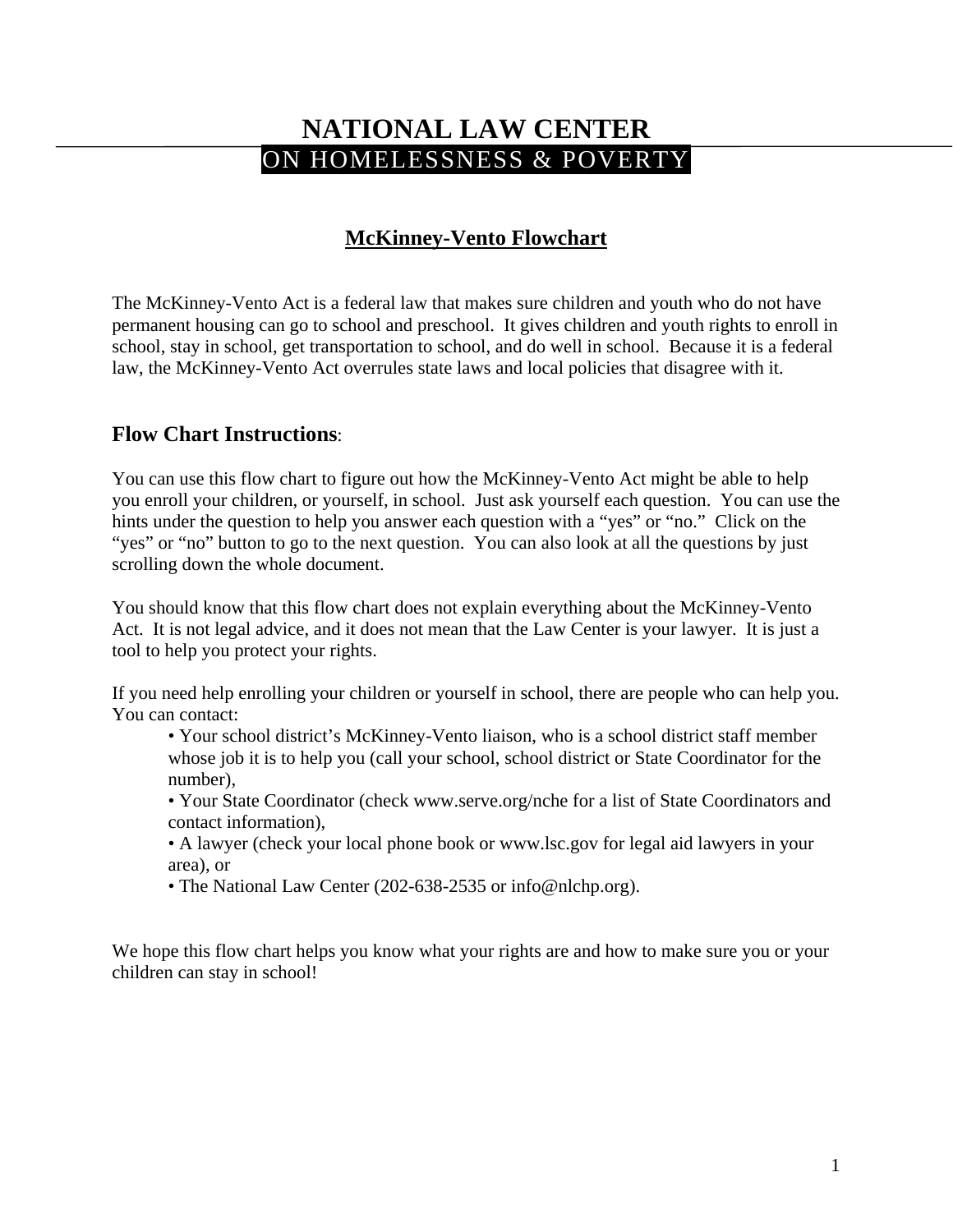# **Flow Chart**:

### **1. Is my child (or, if enrolling yourself, am I) eligible for school or preschool?**

#### *Hints*:

• 3 to 18 years old and not yet graduated from high school = eligible for school or preschool.

• Under 3 = eligible for some preschool programs. Check with your McKinney-Vento liaison to see what is available in your community.

• 18 to 22 years old and not yet graduated from high school = probably eligible for school. Check with your McKinney-Vento liaison.

• 18 or over and has special education needs = eligible until  $22<sup>nd</sup>$  birthday.

• Children and youth who are not citizens or legal immigrants are still eligible for education.

# **YES: Go To 2 NO: The McKinney-Vento Act does not apply to your case IF YOU SAY YES, BUT THE SCHOOL SAYS NO: Go To 9**

# **2. Am I trying to enroll my child (or myself) in a public school or preschool?**

#### *Hints*:

- Public school or preschool that charges some fees = public.
- Charter school  $=$  usually public.

• School or preschool run by the government, but NOT by the school district or state department of education = probably not "public" under McKinney-Vento Act. (For example, preschools run by the Department of Mental Health or schools run by the Department of Defense.)

• Religious or other private school  $=$  not public.

# **YES: Go To 3 NO: The McKinney-Vento Act does not apply to your case IF YOU SAY YES, BUT THE SCHOOL SAYS NO: Go To 9**

#### **3. Is my child (or am I) covered by the McKinney-Vento Act? (Do we meet the definition of "homeless"?)**

#### *Hints*:

• Don't have a fixed, regular and adequate place to sleep = covered.

• Sharing housing because you lost your housing, can't afford a home, or a similar reason = covered.

• Living in a motel, hotel, trailer park or campground because you don't have another place to stay = covered.

• Living in an emergency or transitional shelter, car, park, public place, abandoned building, substandard housing, bus or train station = covered.

• Sleeping in a place that's not supposed to be a sleeping place = covered.

• Waiting for foster care placement = covered.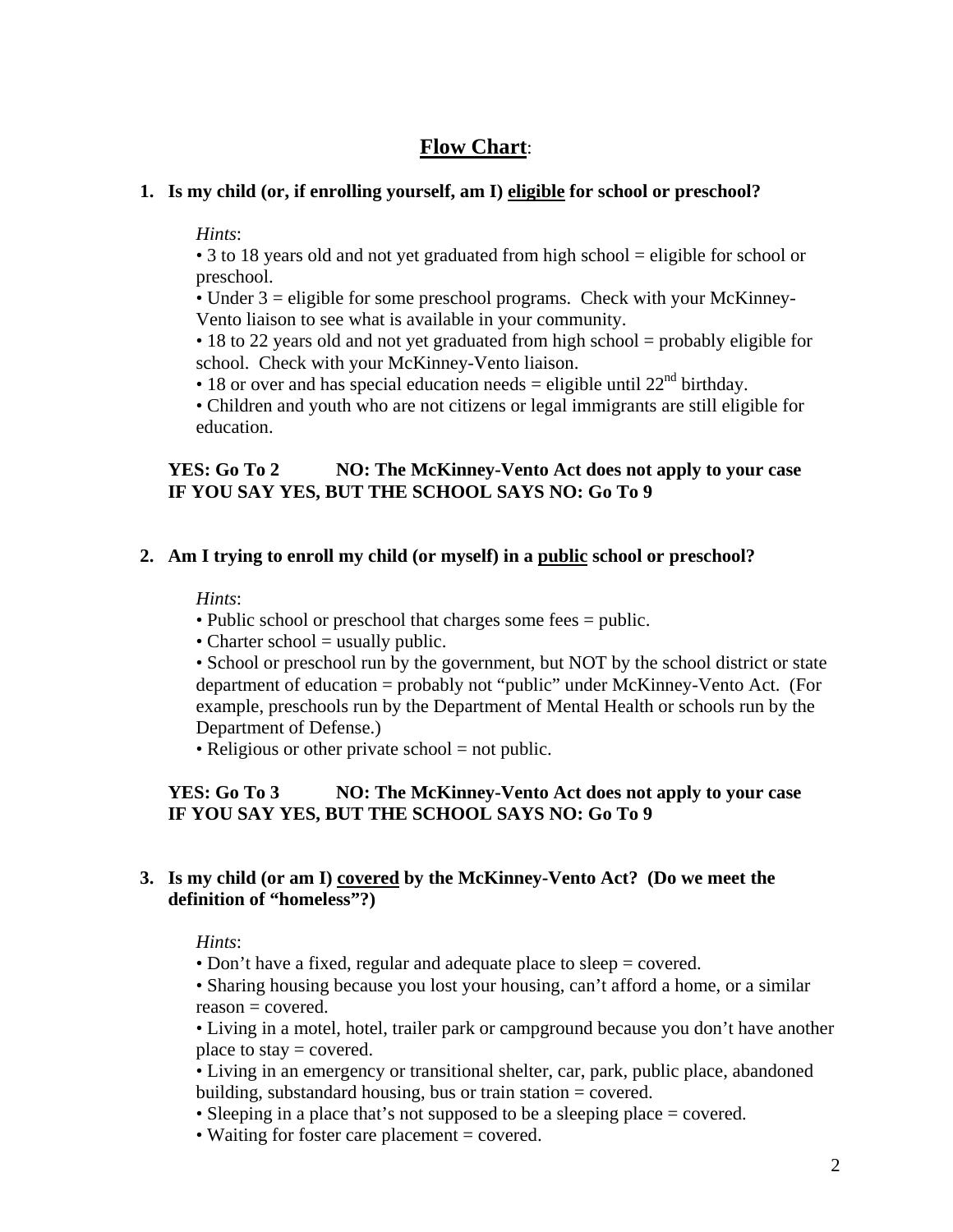• School building employees trying to answer this question for particular students should contact their school district's McKinney-Vento liaison and/or their State Coordinator for guidance.

# **YES: Go To 4 NO: The McKinney-Vento does not apply to your case IF YOU SAY YES, BUT THE SCHOOL SAYS NO: Go To 9**

**4. Is my child (or am I) enrolled in school now? Or was my child (or was I) enrolled in school recently or before we lost our housing?** 

**YES: Go To 5 NO: Go To 7 IF YOU SAY YES, BUT THE SCHOOL SAYS NO: Go To 9** 

**5. Do I want my child (or myself) to keep going to that same school?** 

**YES: Go To 6 NO: Go To 7** 

**6. Your child (or you) can keep going to that same school for as long as you're homeless. When you find permanent housing, your child (or you) can keep going to that same school for the rest of that school year. The school district must provide or arrange transportation for your child (or you) to get to and from that school, even if other students do not get transportation.**

*Hints*:

• Your child (or you) may not be able to keep going to that same school only if it is not "feasible." That means that it wouldn't be safe or good for your child (or you) to stay at that same school. It does not mean whether it is "feasible" for the school. Some things to think about are:

- Student's safety
- Student's special needs
- Student's age
- How the commute to school will affect the student
- Where brothers and sisters go to school
- How much time is left in the school year
- Where you're looking for permanent housing

# **IF THERE'S A QUESTION ABOUT "FEASIBILITY": Contact your school district McKinney-Vento liaison and go to 9. OTHERWISE: Go To 8.**

**7. Your child (or you) must be allowed to enroll in the local school near where you're staying, immediately, even if you don't have papers or documents that the school asks for.**